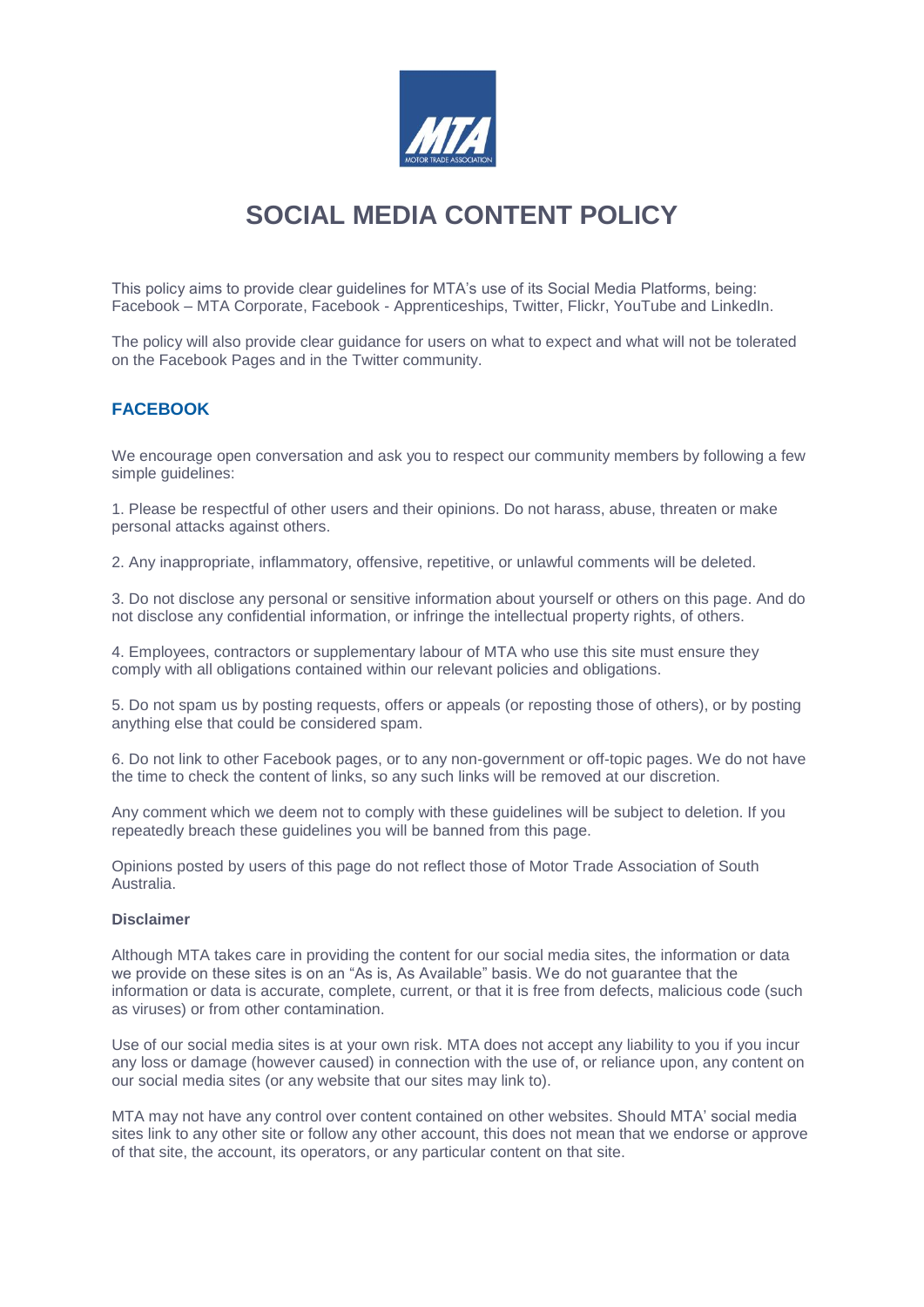## **PRIVACY COLLECTION NOTICE**

MTA views the privacy of personal information as a very important issue.

Your name, profile name, location, comments, messages and replies are collected by MTA for the purposes of attending to your enquiries, maintaining records of correspondences and for statistical purposes. We may use this information for coaching and development and quality control. No other personal information is collected by MTA from social media sites.

Your personal information will generally not be given to any other person or agency by MTA unless you have given us permission or we are required or authorised to do so by law. In limited circumstances we may disclose personal information in the ordinary course of operating our business. Any such disclosures will be on a confidential basis. However, depending upon your own social media privacy settings, by participating in MTA social media sites, note that you may be making your personal information accessible to people or to organisations that access social media sites in Australia and overseas.

You may apply to obtain access to the personal information that MTA holds about you by contacting us in writing at Level 1, 81 Greenhill Road, Wayville SA 5034 or email mta@mta-sa.asn.au. We will comply with any such request to the extent it is required by the Privacy Act. There will be no fee for making such a request; however we may charge you a small administrative fee for providing access to your personal information.

Please also refer to the appropriate social media site's (e.g. Facebook) privacy policy for how your personal information is stored, shared and protected. We recommend you regularly review and select appropriate privacy settings.

MTA may vary anything in the above from time to time, and you should ensure you check regularly for any updates.

## **TWITTER**

The MTA Twitter account is managed by the Communications team on behalf of all MTA departments. Where appropriate MTA Staff will identify themselves as the owner of a message by adding ^ (Initials)

We will update and monitor our Twitter account during business hours, Monday to Friday 8:30am – 5pm (SA time).

If you follow us, you can expect from one to a handful of tweets in a working week covering some or all of the following:

- New services
- Events and activities
- Our sponsorship and community partners
- Alerts about content on our website such as:
- New initiatives
- Our latest news
- Media releases
- Careers at MTA

Our aim is to join the conversation on Twitter and invite feedback and ideas from our followers, but we may not be able to reply individually to all messages we receive via Twitter.

Our social media team reads all @replies, @mentions and Direct Messages on Twitter and we ensure that any emerging themes or helpful suggestions are passed to the relevant people at MTA.